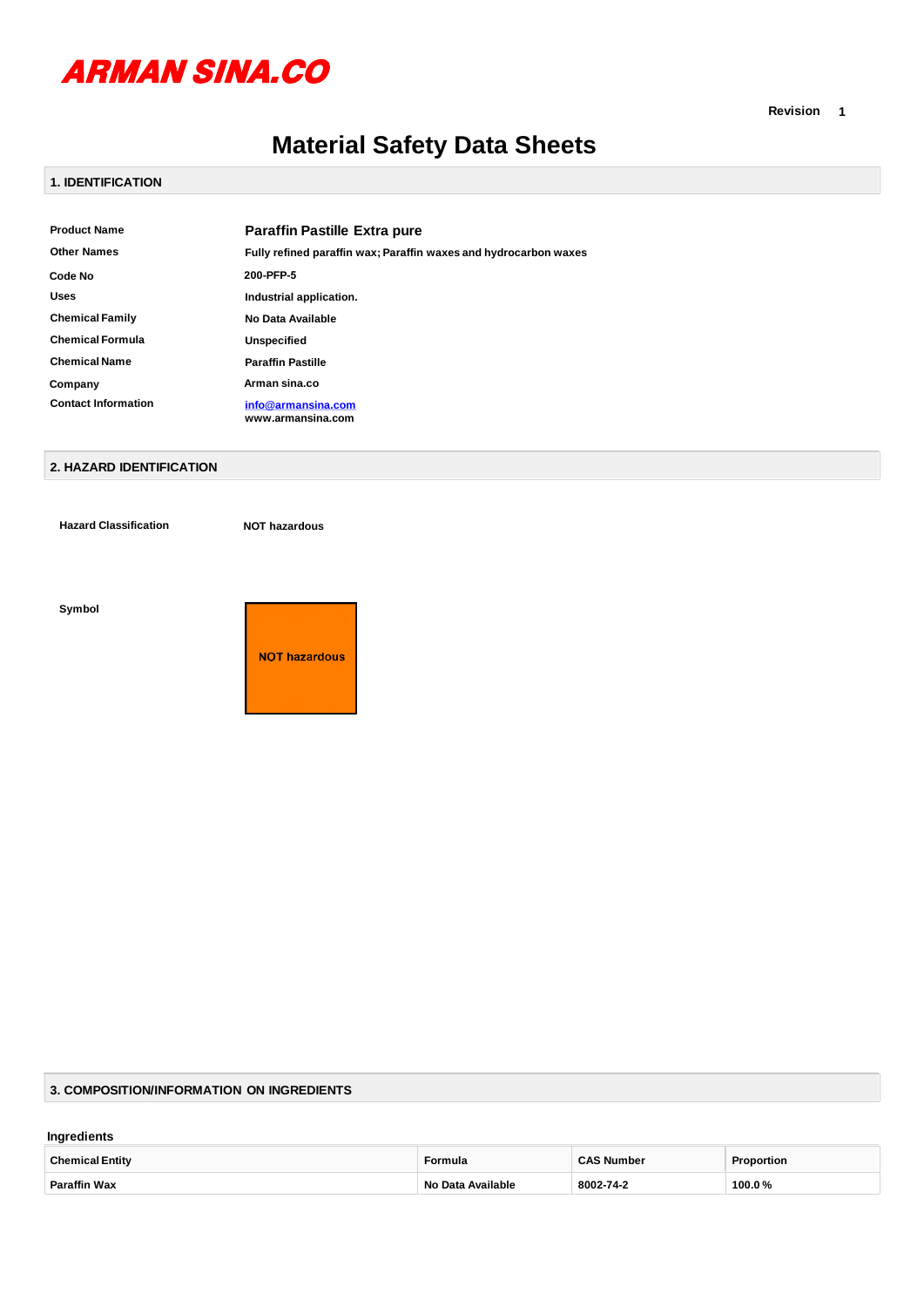## **4. FIRST AID MEASURES**

# **Description of necessary measures according to routes of exposure**

| Swallowed                                           | If product enters the mouth, thoroughly wash mouth with water, then give some water to drink. Further measures<br>should not be necessary. If symptoms develop, seek medical attention.                                        |
|-----------------------------------------------------|--------------------------------------------------------------------------------------------------------------------------------------------------------------------------------------------------------------------------------|
| Eye                                                 | Immediately flush eyes with plenty of water for 15 minutes, holding eyelids open. In all cases of eye contamination, it<br>is a sensible precaution to seek medical advice.                                                    |
| <b>Skin</b>                                         | Remove contaminated clothing. Wash affected area with soap and plenty of water. If irritation persists, seek medical<br>attention. Ensure contaminated clothing is thoroughly washed before using again.                       |
|                                                     | Hot Molten Product: If molten material comes into contact with skin, do not attempt to remove. Cool with cold<br>running water for at least 15 minutes, wrap loosely with wet towel or bandage and take to hospital or doctor. |
| Inhaled                                             | If hot fumes are inhaled, remove to fresh air. Keep at rest until fully recovered. If unusual symptoms develop, seek<br>medical attention.                                                                                     |
| <b>Advice to Doctor</b>                             | Treat symptomatically based on judgement of doctor and individual reactions of patient.                                                                                                                                        |
| <b>Medical Conditions Aggravated</b><br>by Exposure | No information available on medical conditions aggravated by exposure to this product.                                                                                                                                         |

#### **5. FIRE FIGHTING MEASURES**

| <b>General Measures</b>                           | Clear fire area of all non-emergency personnel. Stay upwind. Keep out of low areas. Eliminate ignition sources.<br>Move fire exposed containers from fire area if it can be done without risk.                                                                                               |
|---------------------------------------------------|----------------------------------------------------------------------------------------------------------------------------------------------------------------------------------------------------------------------------------------------------------------------------------------------|
| <b>Flammability Conditions</b>                    | Product is a combustible solid at room temperature. When heated whilst being processed and used, this product is a<br>combustible liquid with a flashpoint >220 deg C. Not easily ignitable due to its high flash point, HOWEVER this<br>material can ignite and burn under fire conditions. |
| <b>Extinguishing Media</b>                        | Carbon dioxide, dry chemical, foam. DO NOT USE WATER. Use of water on molten product may lead to steam<br>eruptions causing molten product to be ejected and thus adding to the fire load.                                                                                                   |
| <b>Hazardous Products of</b><br><b>Combustion</b> | Carbon monoxide and smoke (if combustion is incomplete). Decomposition products are toxic.                                                                                                                                                                                                   |
| <b>Special Fire Fighting Instructions</b>         | Hazchem 2Y (for molten product)<br>Do NOT allow fire fighting water to reach waterways, drains or sewers. Store fire fighting water for treatment.                                                                                                                                           |
| <b>Personal Protective Equipment</b>              | Fire fighters should wear a positive-pressure self-contained breathing apparatus (SCBA) and protective fire fighting<br>clothing (includes fire fighting helmet, coat, trousers, boots and gloves).                                                                                          |
| <b>Flash Point</b>                                | No Data Available                                                                                                                                                                                                                                                                            |
| <b>Lower Explosion Limit</b>                      | No Data Available                                                                                                                                                                                                                                                                            |
| <b>Upper Explosion Limit</b>                      | No Data Available                                                                                                                                                                                                                                                                            |
| <b>Auto Ignition Temperature</b>                  | No Data Available                                                                                                                                                                                                                                                                            |
| <b>Hazchem Code</b>                               | No Data Available                                                                                                                                                                                                                                                                            |

| <b>6. ACCIDENTAL RELEASE MEASURES</b>                 |                                                                                                                                                                                                                                                     |  |
|-------------------------------------------------------|-----------------------------------------------------------------------------------------------------------------------------------------------------------------------------------------------------------------------------------------------------|--|
|                                                       |                                                                                                                                                                                                                                                     |  |
| <b>General Response Procedure</b>                     | Avoid accidents, clean up immediately. Slippery when spilt. Eliminate all sources of ignition. Increase ventilation.<br>Avoid generating dust. Stop leak if safe to do so. Isolate the danger area. Use clean, non-sparking tools and<br>equipment. |  |
| <b>Clean Up Procedures</b>                            | Contain and sweep/shovel up spills. Collect recoverable product into labelled containers for recycling or salvage.<br>Transfer waste to a suitable, labelled container and dispose of promptly.                                                     |  |
| Containment                                           | Stop leak if safe to do so. Isolate the danger area.                                                                                                                                                                                                |  |
| <b>Decontamination</b>                                | After spills, wash area, preventing run off from entering drains.                                                                                                                                                                                   |  |
| <b>Environmental Precautionary</b><br><b>Measures</b> | Do NOT let product reach drains or waterways. If product does enter a waterway, advise the Environmental<br>Protection Authority or your local Waste Management.                                                                                    |  |
| <b>Evacuation Criteria</b>                            | Evacuate all unnecessary personnel.                                                                                                                                                                                                                 |  |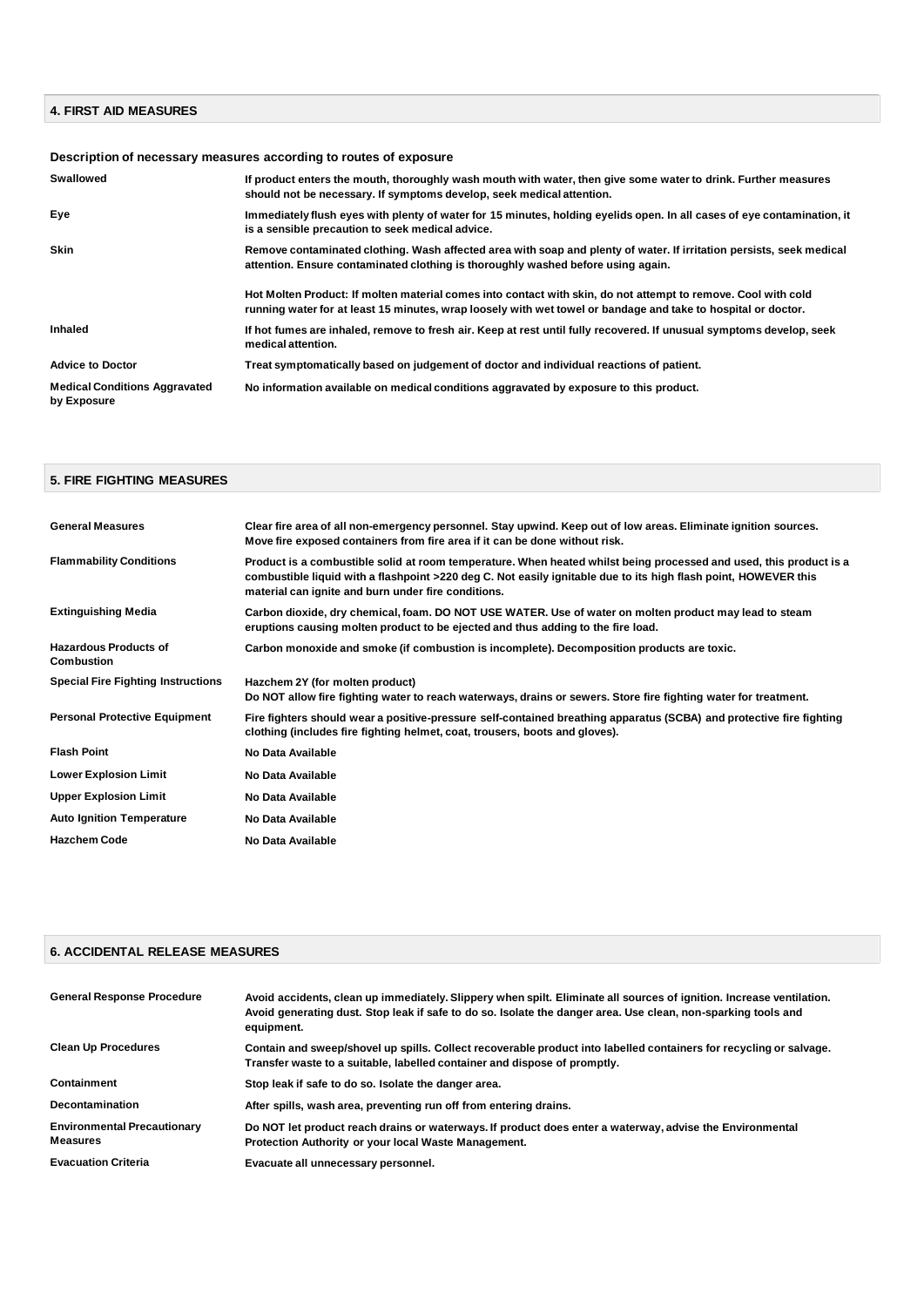| <b>7. HANDLING AND STORAGE</b> |                                                                                                                                                                                                                                                                                                                                                      |  |
|--------------------------------|------------------------------------------------------------------------------------------------------------------------------------------------------------------------------------------------------------------------------------------------------------------------------------------------------------------------------------------------------|--|
|                                |                                                                                                                                                                                                                                                                                                                                                      |  |
| Handling                       | Ensure an eye bath and safety shower are available and ready for use. Observe good personal hygiene practices and<br>recommended procedures. Wash thoroughly after handling. Take precautionary measures against static discharges<br>by bonding and grounding equipment.                                                                            |  |
|                                | Solid Product: No special handling requirements.                                                                                                                                                                                                                                                                                                     |  |
|                                | As Hot Molten Liquid: Wear protective equipment. Keep away from ignition sources. Make sure the product does<br>not come into contact with materials listed in Section 10                                                                                                                                                                            |  |
| Storage                        | Solid Product: Store in a well ventilated area. Store away from sources of heat or ignition, direct sunlight, strong<br>oxidising agents and strong caustics. Keep containers closed at all times. This product is not classified dangerous<br>for transport according to The Australian Code for the Transport of Dangerous Goods By Road and Rail. |  |
|                                | Hot Molten Product: Store at the minimum temperature to maintain in a molten state. Take care not to allow the<br>product to solidify in equipment, as it may require significant time, heat and difficulty to reliquefy it.                                                                                                                         |  |
|                                | If stored at over 100 deg C this product is a Class 9 Dangerous Good, UN 3257 ELEVATED TEMPERATURE LIQUID,<br>Packing Group III, Hazchem 2Y for bulk. The Dangerous Goods (Storage & Handling) Regulations in your State or<br>Territory must be applied.                                                                                            |  |
| Container                      | Store in original packaging as approved by manufacturer.                                                                                                                                                                                                                                                                                             |  |
|                                |                                                                                                                                                                                                                                                                                                                                                      |  |

# **8. EXPOSURE CONTROLS / PERSONAL PROTECTION**

| General                              | The following exposure standard has been established by The Australian Safety and Compensation Council (ASCC);<br>Paraffin Wax (Fume) 8002-74-2 TWA = 2mg/m3<br>This figure is unlikely to be approached unless the product is very hot.<br>The other ingredients do not have an exposure standard.                                                                                                                                                                                                                                             |
|--------------------------------------|-------------------------------------------------------------------------------------------------------------------------------------------------------------------------------------------------------------------------------------------------------------------------------------------------------------------------------------------------------------------------------------------------------------------------------------------------------------------------------------------------------------------------------------------------|
|                                      | NOTE: The exposure value at the TWA is the average airborne concentration of a particular substance when<br>calculated over a normal 8 hour working day for a 5 day working week. These exposure standards are guides to be<br>used in the control of occupational health hazards. All atmospheric contamination should be kept to as low a level as<br>is workable. These exposure standards should not be used as fine dividing lines between safe and dangerous<br>concentrations of chemicals. They are not a measure of relative toxicity. |
| <b>Exposure Limits</b>               | No Data Available                                                                                                                                                                                                                                                                                                                                                                                                                                                                                                                               |
| <b>Biological Limits</b>             | No information available on biological limit values for this product.                                                                                                                                                                                                                                                                                                                                                                                                                                                                           |
| <b>Engineering Measures</b>          | A system of local and/or general exhaust is recommended to keep employee exposures as low as possible. Local<br>exhaust ventilation is generally preferred because it can control the emissions of the contaminant at its source,<br>preventing dispersion of it into the general work area. Adequate ventilation should be provided so that exposure<br>limits are not exceeded.                                                                                                                                                               |
| <b>Personal Protection Equipment</b> | <b>SOLID PRODUCT AT ROOM TEMPERATURE:</b><br>HANDS: Protective gloves for handling product at room temperature is suggested to avoid unnecessary skin contact<br>(eg: rubber or plastic) (AS2161).                                                                                                                                                                                                                                                                                                                                              |
|                                      | <b>HOT MOLTEN PRODUCT:</b><br>RESPIRATOR: If a risk of vapour overexposure exists due to overheated product; use an organic vapour respirator<br>(AS1715/1716).<br>EYES: Safety glasses with side shields, or chemical goggles (AS1336/1337).<br>HANDS: Heat protective gloves (AS2161).<br>CLOTHING: Clean overalls or similar protective apparel, preferably with an apron. Closed shoes or safety boots<br>(AS3765/2210).                                                                                                                    |
| <b>Work Hygienic Practices</b>       | Always wash hands before smoking, eating, drinking or using the toilet. Eye wash and safety shower, plus normal<br>washroom facilities nearby.                                                                                                                                                                                                                                                                                                                                                                                                  |

### **9. PHYSICAL AND CHEMICAL PROPERTIES**

| <b>Physical State</b>          | Solid                                                    |
|--------------------------------|----------------------------------------------------------|
| Appearance                     | Waxy solid.<br>Can be transported as hot, molten liquid. |
| Odour                          | Slight                                                   |
| Colour                         | No Data Available                                        |
| рH                             | No Data Available                                        |
| <b>Vapour Pressure</b>         | No Data Available                                        |
| <b>Relative Vapour Density</b> | No Data Available                                        |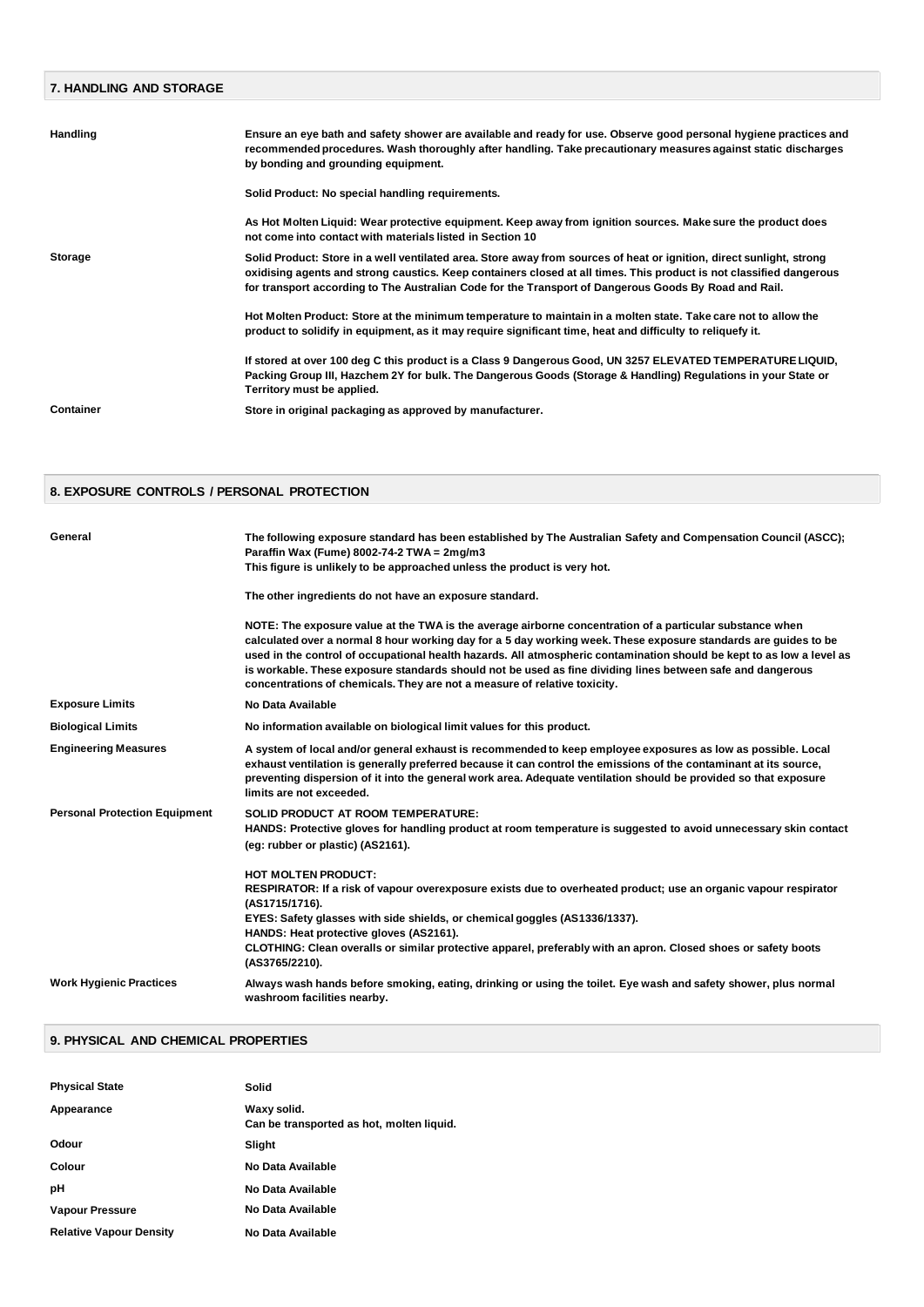| <b>Boiling Point</b>                                                        | 350°C                                                                                                                                                                                                                                 |  |
|-----------------------------------------------------------------------------|---------------------------------------------------------------------------------------------------------------------------------------------------------------------------------------------------------------------------------------|--|
| <b>Melting Point</b>                                                        | $51-53$ °C                                                                                                                                                                                                                            |  |
| <b>Freezing Point</b>                                                       | No Data Available                                                                                                                                                                                                                     |  |
| Solubility                                                                  | Insoluble                                                                                                                                                                                                                             |  |
| <b>Specific Gravity</b>                                                     | 0.92 approx                                                                                                                                                                                                                           |  |
| <b>Flash Point</b>                                                          | 200°C                                                                                                                                                                                                                                 |  |
| <b>Auto Ignition Temp</b>                                                   | No Data Available                                                                                                                                                                                                                     |  |
| <b>Evaporation Rate</b>                                                     | <1 Butyl Acetate = 1                                                                                                                                                                                                                  |  |
| <b>Bulk Density</b>                                                         | No Data Available                                                                                                                                                                                                                     |  |
| <b>Corrosion Rate</b>                                                       | No Data Available                                                                                                                                                                                                                     |  |
| <b>Decomposition Temperature</b>                                            | No Data Available                                                                                                                                                                                                                     |  |
| <b>Density</b>                                                              | No Data Available                                                                                                                                                                                                                     |  |
| <b>Specific Heat</b>                                                        | No Data Available                                                                                                                                                                                                                     |  |
| Molecular Weight                                                            | No Data Available                                                                                                                                                                                                                     |  |
| <b>Net Propellant Weight</b>                                                | No Data Available                                                                                                                                                                                                                     |  |
| <b>Octanol Water Coefficient</b>                                            | Log Pow: 4.7 - >6.7                                                                                                                                                                                                                   |  |
| <b>Particle Size</b>                                                        | No Data Available                                                                                                                                                                                                                     |  |
| <b>Partition Coefficient</b>                                                | No Data Available                                                                                                                                                                                                                     |  |
| <b>Saturated Vapour Concentration</b>                                       | No Data Available                                                                                                                                                                                                                     |  |
| <b>Vapour Temperature</b>                                                   | No Data Available                                                                                                                                                                                                                     |  |
| Viscosity                                                                   | No Data Available                                                                                                                                                                                                                     |  |
| <b>Volatile Percent</b>                                                     | 0% (20 degC)                                                                                                                                                                                                                          |  |
| <b>VOC Volume</b>                                                           | No Data Available                                                                                                                                                                                                                     |  |
| <b>Additional Characteristics</b>                                           | Not corrosive.                                                                                                                                                                                                                        |  |
| <b>Potential for Dust Explosion</b>                                         | Product is a combustible solid at room temperature.                                                                                                                                                                                   |  |
| <b>Fast or Intensely Burning</b><br><b>Characteristics</b>                  | When heated whilst being processed and used, this product is a combustible liquid with a flashpoint >220 deg C.<br>Not easily ignitable due to its high flash point, HOWEVER this material can ignite and burn under fire conditions. |  |
| <b>Flame Propagation or Burning</b><br><b>Rate of Solid Materials</b>       | No Data Available                                                                                                                                                                                                                     |  |
| <b>Non-Flammables That Could</b><br>Contribute Unusual Hazards to a<br>Fire | No Data Available                                                                                                                                                                                                                     |  |
| Properties That May Initiate or<br><b>Contribute to Fire Intensity</b>      | No Data Available                                                                                                                                                                                                                     |  |
| Reactions That Release Gases or No Data Available<br>Vapours                |                                                                                                                                                                                                                                       |  |
| <b>Release of Invisible Flammable</b><br><b>Vapours and Gases</b>           | No Data Available                                                                                                                                                                                                                     |  |

### **10. STABILITY AND REACTIVITY**

| <b>General Information</b>                        | <b>Combustible Solid.</b><br>When heated whilst being processed and used, this product is a combustible liquid with a flashpoint >220 deg C.<br>Not easily ignitable due to its high flash point, HOWEVER this material can ignite and burn under fire conditions. |
|---------------------------------------------------|--------------------------------------------------------------------------------------------------------------------------------------------------------------------------------------------------------------------------------------------------------------------|
| <b>Chemical Stability</b>                         | Product is stable under normal conditions of use, storage and temperature.                                                                                                                                                                                         |
| <b>Conditions to Avoid</b>                        | Overheating the product near ignition sources.                                                                                                                                                                                                                     |
| <b>Materials to Avoid</b>                         | Strong oxidizers, strong caustics.                                                                                                                                                                                                                                 |
| <b>Hazardous Decomposition</b><br><b>Products</b> | Carbon monoxide and smoke (if combustion is incomplete). If Overheated: Irritating fumes. Decomposition products<br>are toxic.                                                                                                                                     |
| <b>Hazardous Polymerisation</b>                   | Will not occur.                                                                                                                                                                                                                                                    |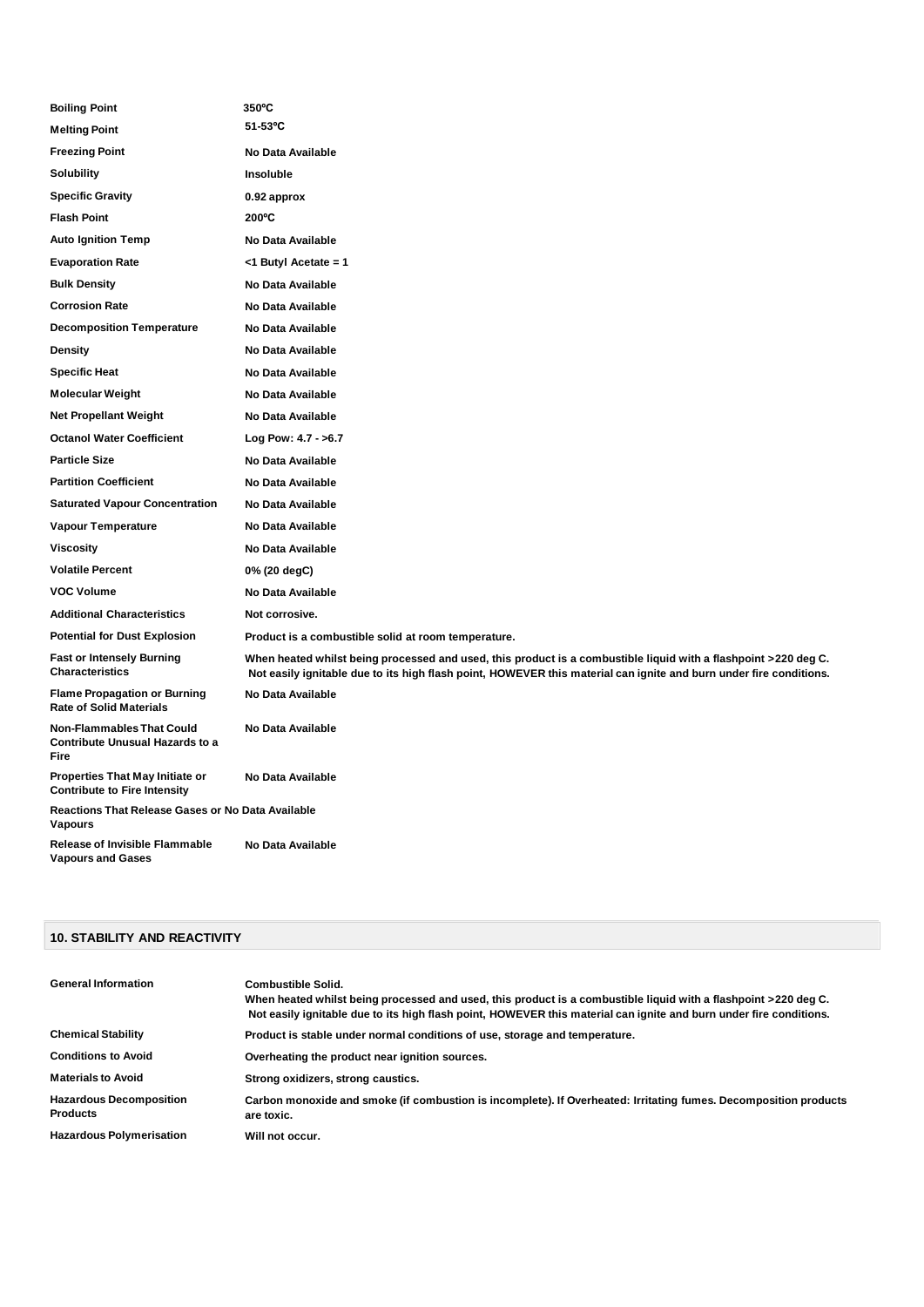# **11. TOXICOLOGICAL INFORMATION**

| <b>General Information</b> | Acute Oral Toxicity LD50 (rat): >2000 mg/kg                                                                                                                                                             |
|----------------------------|---------------------------------------------------------------------------------------------------------------------------------------------------------------------------------------------------------|
|                            | <b>Chronic Health Effects</b><br>All Routes: Respiratory problems may arise from continued poor handling practice.                                                                                      |
| Eyelrritant                | At Room Temperature: Not expected to be harmful, may cause slight eye irritation.<br>Heated Product: May cause burns to the eye.                                                                        |
| Inhalation                 | At room temperature there are no vapours and no inhalation hazard.<br>If Overheated: May cause irritation of the nose, throat and lungs; and may cause headaches, nausea and loss of co-<br>ordination. |
| <b>Skinlrritant</b>        | At Room Temperature: Not expected to be harmful<br>Heated Product: May cause skin burns.                                                                                                                |
| <b>Carcinogen Category</b> | No Data Available                                                                                                                                                                                       |

# **12. ECOLOGICAL INFORMATION**

| Ecotoxicity                      | No Data Available                                                  |
|----------------------------------|--------------------------------------------------------------------|
| Persistence/Degradability        | No Data Available                                                  |
| Mobility                         | Insoluble in water.                                                |
| <b>Environmental Fate</b>        | Slightly water polluting substance. Avoid contaminating waterways. |
| <b>Bioaccumulation Potential</b> | No Data Available                                                  |
| <b>Environmental Impact</b>      | No Data Available                                                  |

# **13. DISPOSAL CONSIDERATIONS**

| <b>General Information</b>               | Dispose of in accordance with all local regulations. All empty packaging should be disposed of in                                                                                                                                                                                           |
|------------------------------------------|---------------------------------------------------------------------------------------------------------------------------------------------------------------------------------------------------------------------------------------------------------------------------------------------|
|                                          | accordance with Local Regulations or recycled/reconditioned at an approved facility.                                                                                                                                                                                                        |
| <b>Special Precautions for Land Fill</b> | Contact a specialist disposal company or the local waste regulator for advice. Incinerate at an approved site<br>following all local regulations. This material may be suitable for approved landfill. Recover or recycle the product if<br>possible. Recycle containers wherever possible. |

### **14. TRANSPORT INFORMATION**

| <b>Land Transport</b>       |                                                                                                           |
|-----------------------------|-----------------------------------------------------------------------------------------------------------|
| <b>Proper Shipping Name</b> | <b>Paraffin Wax</b>                                                                                       |
| <b>Class</b>                | No Data Available                                                                                         |
| <b>Subsidiary Risk(s)</b>   | No Data Available                                                                                         |
|                             | No Data Available                                                                                         |
| <b>UN Number</b>            | No Data Available                                                                                         |
| <b>Hazchem</b>              | No Data Available                                                                                         |
| <b>Pack Group</b>           | No Data Available                                                                                         |
| <b>Special Provision</b>    | No Data Available                                                                                         |
| <b>Comments</b>             | Dangerous Goods Information; Please note - if >100'C liquid, Dangerous Good according to the ADG<br>Code. |
|                             | Sub-Risk<br><b>Packing Grp</b><br><b>EPG EMS</b><br>UN number<br>Class<br>Hazchem                         |
|                             | 2Y<br>3257<br>9<br>ш<br>15 F-A.S-P<br>N/A                                                                 |
|                             | Shipping Name: ELEVATED TEMPERATURE LIQUID, N.O.S. (Paraffin waxes and Hydrocarbon waxes)                 |
|                             | Extra Details At or above 100 deg C and below its flashpoint. When transported in bulk the Elevated       |
|                             | Temperature Label shall be displayed a subsidiary risk label on the Emergency Information Panel (E.I.P.). |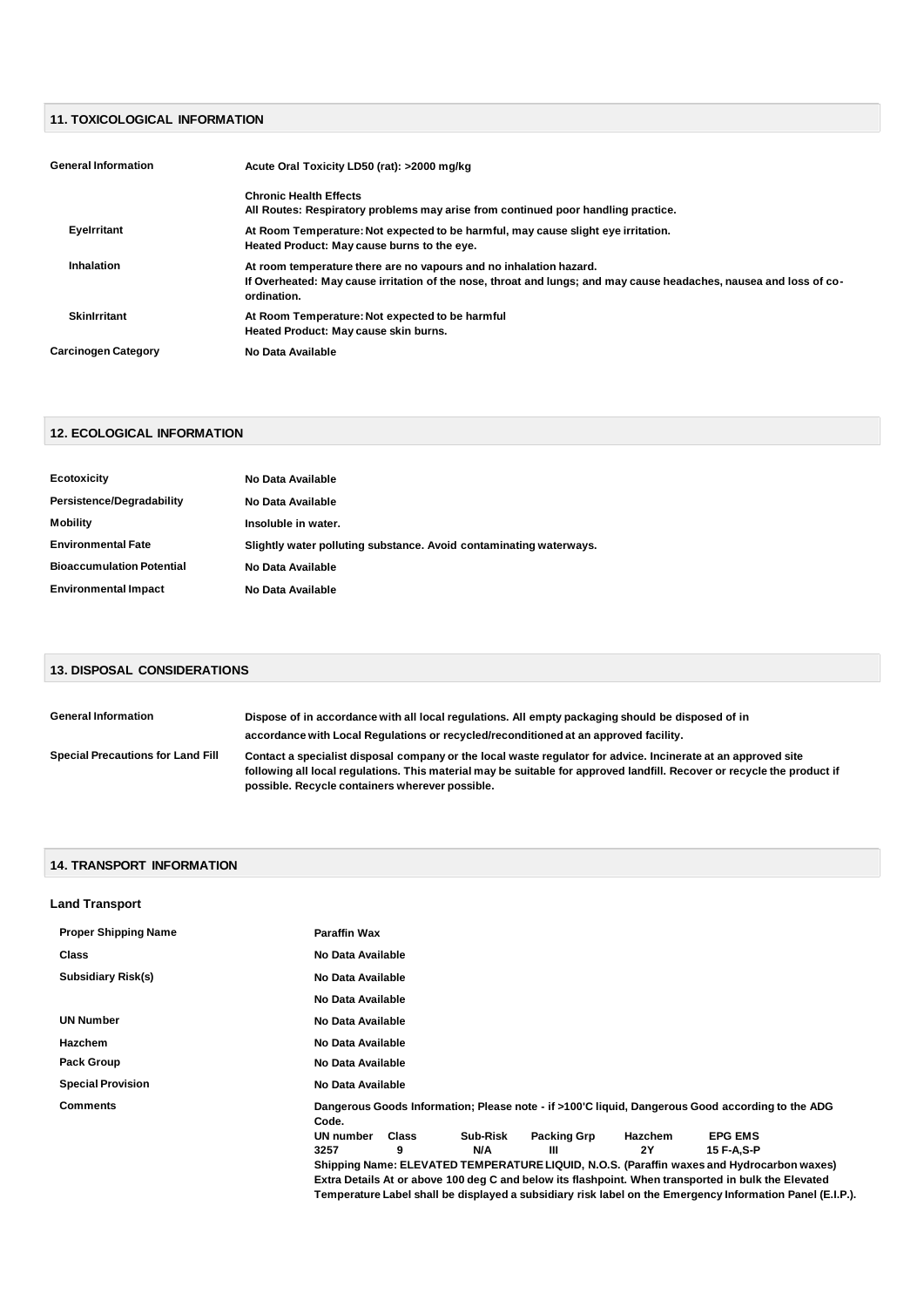#### **Sea Transport IMDG Code**

| <b>Paraffin Wax</b>                                                                                                                                                                                                                                                                                                                                                                                                                                                                                                                                                        |
|----------------------------------------------------------------------------------------------------------------------------------------------------------------------------------------------------------------------------------------------------------------------------------------------------------------------------------------------------------------------------------------------------------------------------------------------------------------------------------------------------------------------------------------------------------------------------|
| No Data Available                                                                                                                                                                                                                                                                                                                                                                                                                                                                                                                                                          |
| No Data Available                                                                                                                                                                                                                                                                                                                                                                                                                                                                                                                                                          |
| No Data Available                                                                                                                                                                                                                                                                                                                                                                                                                                                                                                                                                          |
| No Data Available                                                                                                                                                                                                                                                                                                                                                                                                                                                                                                                                                          |
| No Data Available                                                                                                                                                                                                                                                                                                                                                                                                                                                                                                                                                          |
| No Data Available                                                                                                                                                                                                                                                                                                                                                                                                                                                                                                                                                          |
| No Data Available                                                                                                                                                                                                                                                                                                                                                                                                                                                                                                                                                          |
| <b>No</b>                                                                                                                                                                                                                                                                                                                                                                                                                                                                                                                                                                  |
| Dangerous Goods Information; Please note - if >100'C liquid, Dangerous Good according to the ADG<br>Code.<br><b>UN number</b><br><b>Packing Grp</b><br><b>EPG EMS</b><br><b>Class</b><br>Sub-Risk<br>Hazchem<br>N/A<br>2Y<br>3257<br>9<br>Ш<br>15 F-A.S-P<br>Shipping Name: ELEVATED TEMPERATURE LIQUID, N.O.S. (Paraffin waxes and Hydrocarbon waxes)<br>Extra Details At or above 100 deg C and below its flashpoint. When transported in bulk the Elevated<br>Temperature Label shall be displayed a subsidiary risk label on the Emergency Information Panel (E.I.P.). |
|                                                                                                                                                                                                                                                                                                                                                                                                                                                                                                                                                                            |
| <b>Paraffin Wax</b>                                                                                                                                                                                                                                                                                                                                                                                                                                                                                                                                                        |
| No Data Available                                                                                                                                                                                                                                                                                                                                                                                                                                                                                                                                                          |
| No Data Available                                                                                                                                                                                                                                                                                                                                                                                                                                                                                                                                                          |
| No Data Available                                                                                                                                                                                                                                                                                                                                                                                                                                                                                                                                                          |
| No Data Available                                                                                                                                                                                                                                                                                                                                                                                                                                                                                                                                                          |
|                                                                                                                                                                                                                                                                                                                                                                                                                                                                                                                                                                            |

**Special Provision No Data Available**

**Comments Dangerous Goods Information; Please note - if >100'C liquid, Dangerous Good according to the ADG Code. UN number Class Sub-Risk Packing Grp Hazchem**

**3257 9 N/A III 2Y**

**Shipping Name: ELEVATED TEMPERATURE LIQUID, N.O.S. (Paraffin waxes and Hydrocarbon waxes) Extra Details At or above 100 deg C and below its flashpoint. When transported in bulk the Elevated Temperature Label shall be displayed a subsidiary risk label on the Emergency Information Panel (E.I.P.).**

## **15. OTHER INFORMATION**

**Pack Group No Data Available** 

#### **Revision 1**

**Key/Legend < Less Than > Greater Than atm Atmosphere CAS Chemical Abstracts Service (Registry Number) cm Square Centimetres CO2 Carbon Dioxide COD Chemical Oxygen Demand Degrees Celcius Degrees Farenheit g Grams g/cm Grams per Cubic Centimetre g/l Grams per Litre HSNO Hazardous Substance and New Organism IDLH Immediately Dangerous to Life and Health immiscible Liquids are insoluable in each other. inHg Inch of Mercury inH2O Inch of Water K Kelvin kg Kilogram kg/m Kilograms per Cubic Metre lb Pound LC50 LC stands for lethal concentration. LC50 is the concentration of a material in air which causes the death of 50% (one half) of a group of test animals. The material is inhaled over a set period of time, usually 1 or 4 hours. LD50 LD stands for Lethal Dose. LD50 is the amount of a material, given all at once, which causes the death of 50% (one half) of a group of test animals.**